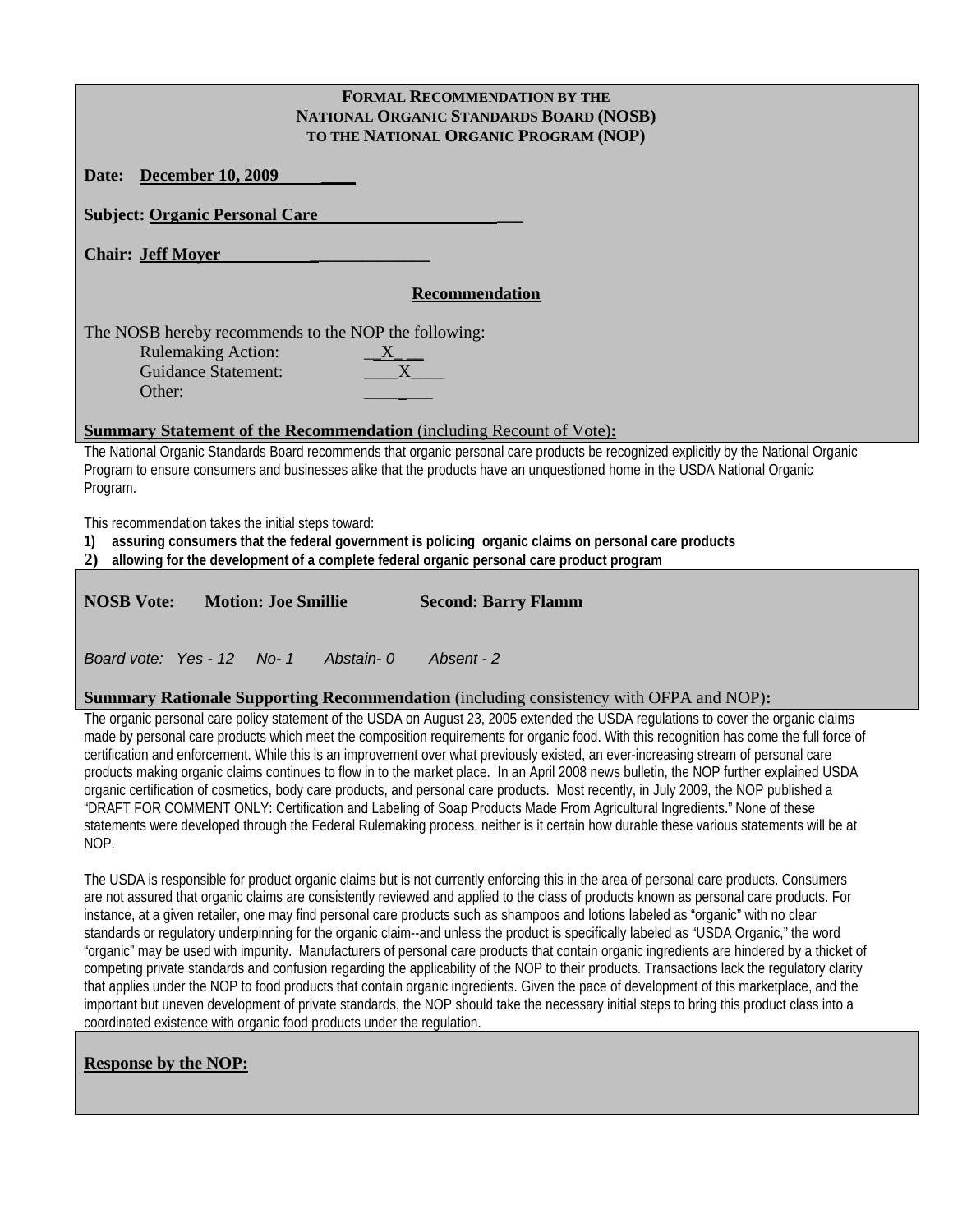# **USDA National Organic Standards Board**

### **November 5th, 2009**

### **Solving the Problem of Mislabeled Organic Personal Care Products**

### **Purpose**

The Certification, Accreditation, and Compliance Committee (CACC) recommends that organic personal care products be recognized explicitly by the National Organic Program (NOP) to ensure consumers and businesses alike that the products have an unquestioned home in the USDA National Organic Program.

# **Background**

The policy statement of the USDA on August 23, 2005 extended the USDA regulations to cover the organic claims made by personal care products which meet the composition requirements for organic food. With this recognition has come the full force of certification and enforcement. While this is an improvement over what previously existed, an ever-increasing stream of personal care products making organic claims continues to flow in to the market place. In an April 2008 news bulletin, the NOP further explained USDA organic certification of cosmetics, body care products, and personal care products. Most recently, in July 2009, the NOP published a "DRAFT FOR COMMENT ONLY: Certification and Labeling of Soap Products Made From Agricultural Ingredients." The Appendix contains these 3 NOP statements. None of these statements were developed through the Federal Rulemaking process, neither is it certain how durable these various statements will be at NOP.

### **The Problem of Mislabeled Personal Care Products**

The USDA is responsible for product organic claims but is not currently enforcing this in the area of personal care products. Consumers are not assured that organic claims are consistently reviewed and applied to the class of products known as personal care products. For instance, at a given retailer, one may find personal care products such as shampoos and lotions labeled as "organic" with no clear standards or regulatory underpinning for the organic claim--and unless the product is specifically labeled as "USDA Organic," the word "organic" may be used with impunity. Manufacturers of personal care products that contain organic ingredients are hindered by a thicket of competing private standards and confusion regarding the applicability of the NOP to their products. Transactions lack the regulatory clarity that applies under the NOP to food products that contain organic ingredients.

Given the pace of development of this marketplace, and the important but uneven development of private standards, the NOP should take the necessary initial steps to bring this product class into a coordinated existence with organic food products under the regulation.

This recommendation takes the initial steps toward:

- 3) assuring consumers that the federal government is policing organic claims on personal care products
- 4) allowing for the development of a complete federal organic personal care product program

# **Recommendation**

To facilitate the development of a single national standard for this product class, and to ensure consumers that organic personal care products meet a consistent standard, the CACC recommends that the following amendments be made to 7 CFR Part 205. Underlined text is to be added to the current rule.

# **1. §205.102. Add Definition of Personal Care Products:**

(1) An article intended to be rubbed, poured, sprinkled, or sprayed on, introduced into, or otherwise applied to the human body or any part thereof for cleansing, beautifying, promoting attractiveness, or altering the appearance

# **2. §205.100(a) Add words "including personal care products"**

Except for operations exempt or excluded i[n § 205.101,](http://web2.westlaw.com/find/default.wl?tf=-1&rs=WLW9.01&ifm=NotSet&fn=_top&sv=Split&tc=-1&docname=7CFRS205.101&ordoc=10329231&findtype=VP&db=1000547&vr=2.0&rp=%2ffind%2fdefault.wl&mt=Westlaw) each production or handling operation or specified portion of a production or handling operation that produces or handles crops, livestock, livestock products, or other agricultural products including personal care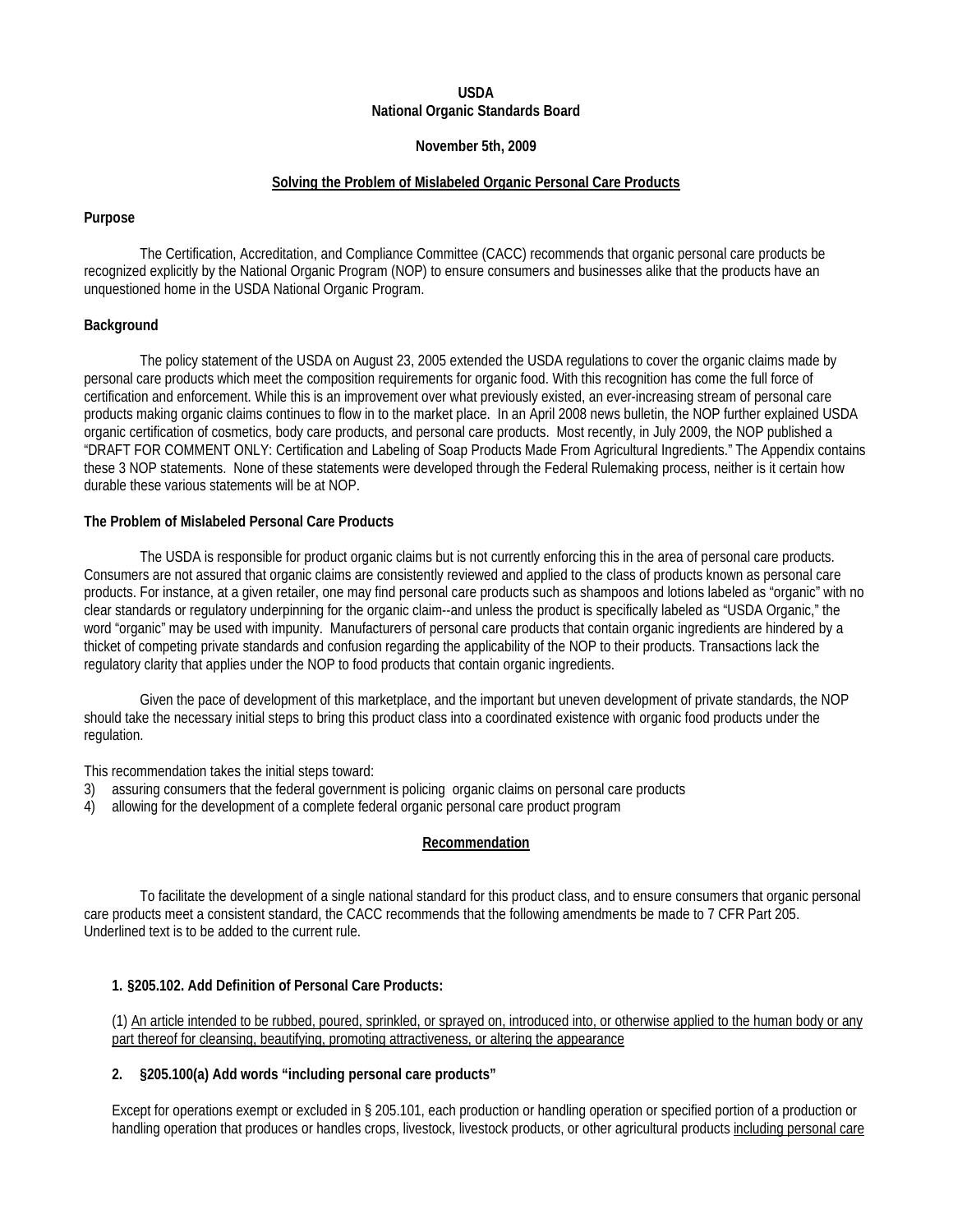products that are intended to be sold, labeled, or represented as "100 percent organic," "organic," or "made with organic (specified ingredients or food group(s))" must be certified according to the provisions of subpart E of this part and must meet all other applicable requirements of this part.

# **3. §205.102 Use of the term "organic."**

Any agricultural product, including personal care products, that is sold, labeled or represented as "100 percent organic," "organic," or "made with organic (specified ingredients or food group(s))must be: \*\*\*

# **4. §205.300 Use of the term, "organic."**

(a) The term, "organic" may only be used on labels and in labeling of raw or processed agricultural products, including ingredients of any product, without regard to the end use of the product, that is sold, labeled or represented as "100 percent organic," "organic," or "made with organic (specified ingredients or food group(s))must be: \* \* \*

# **5. §205.311 USDA Seal**

(a) The USDA seal described in paragraphs (b) and (c) of this section may be used only for farm or processed agricultural products, including personal care products, described in paragraphs \*\*\*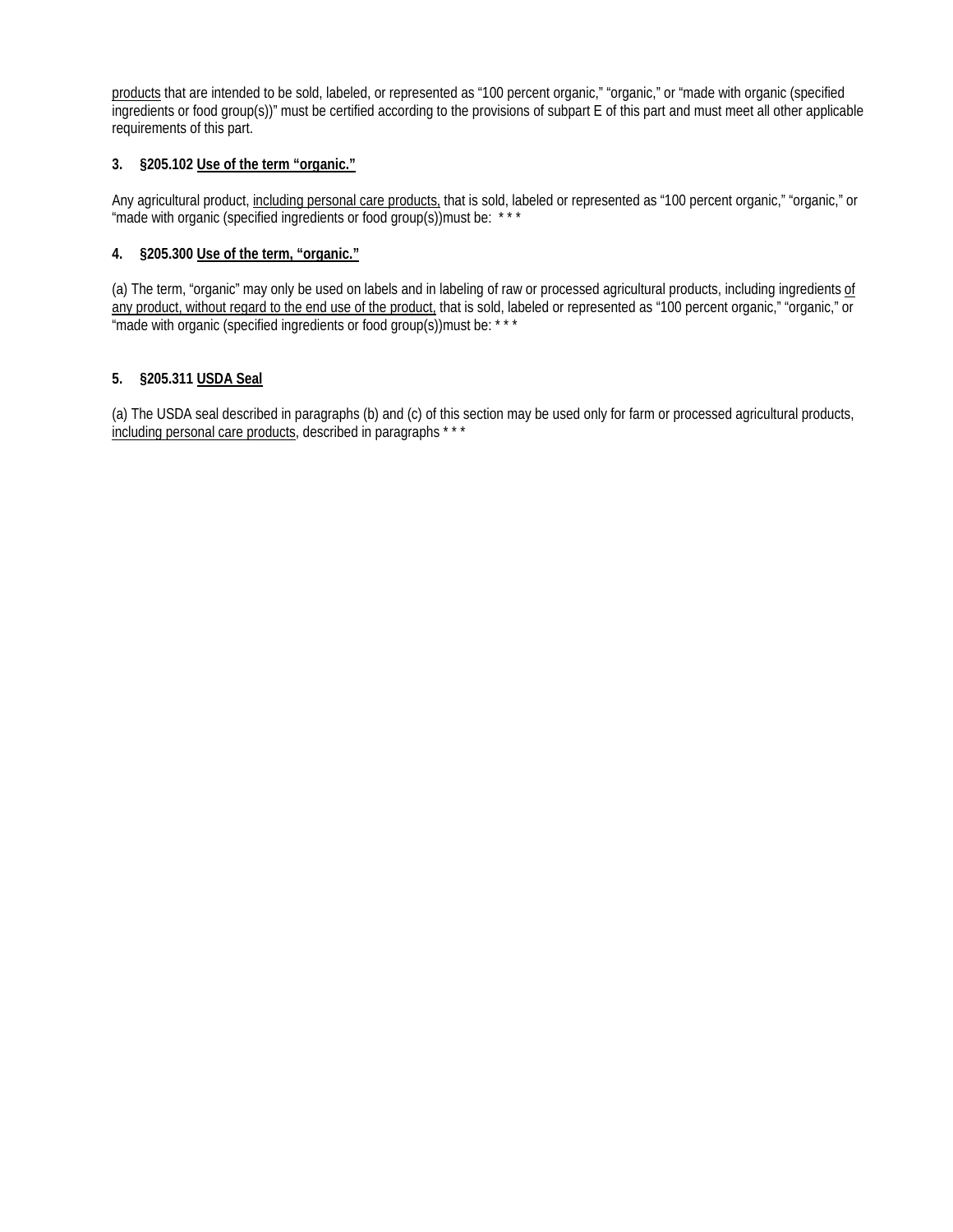**Appendix The following information has been provided to the public by the USDA NOP**  United States Department of Agriculture Agricultural Marketing Service National Organic Program [www.ams.usda.gov/nop](http://www.ams.usda.gov/nop) ph 202-720-3252

1) August 2005 NOP MEMORANDUM

- 2) April 2008 NOP Statement Cosmetics, Body Care Products, and Personal Care Products
- 3) July 2009 NOP DRAFT FOR COMMENT ONLY: Certification and Labeling of Soap Products Made From Agricultural Ingredients

## **1) August 23, 2005 MEMORANDUM**

TO: All USDA Accredited Certifying Agents FROM: Barbara C. Robinson Deputy Administrator Transportation and Marketing Programs Agricultural Marketing Service

SUBJECT: Certification of agricultural products that meet NOP standards

The National Organic Program (NOP) has received numerous inquiries regarding its current thinking on the issue of products that meet the NOP program standards for organic products based on content, irrespective of the end use of the product. This statement is intended to clarify the NOP's position with respect to this issue, and will be provided to all of our accredited certifying agents.

Agricultural commodities or products that meet the NOP standards for certification under the Organic Foods Production Act of 1990, 7 U.S.C. §§ 6501- 6522, can be certified under the NOP and be labeled as "organic" or "made with organic" pursuant to the NOP regulations, 7 C.F.R. part 205.300 et seq. To qualify for certification, the producer or handler must comply with all applicable NOP production, handling, and labeling regulations.

Operations currently certified under the NOP that produce agricultural products that meet the NOP standards to be labeled as "organic" and to carry the USDA organic seal, or which meet NOP standards to be labeled as "made with organic," may continue to be so labeled as long as they continue to meet the NOP standards. Such certification may only be suspended or revoked after notice and opportunity for hearing.

There are agricultural products, including personal care products, that, by virtue of their organic agricultural product content, may meet the NOP standards and be labeled as "100 percent organic," "organic" or "made with organic" pursuant to the NOP regulations. Businesses that manufacture and distribute such products may be certified under the NOP, and such products may be labeled as "100 percent organic," "organic" or "made with organic" so long as they meet NOP requirements. Additionally, products that may be labeled "100 percent organic" or "organic" may also carry the USDA organic seal. If additional rulemaking is required for such products to address additional labeling issues or the use of synthetics in such products, the NOP will pursue such rulemaking as expeditiously as possible.

# **2) Cosmetics, Body Care Products, and Personal Care Products, April 2008**

● FDA does not define or regulate the term "organic," as it applies to cosmetics, body care, or personal care products.

● USDA regulates the term "organic" as it applies to agricultural products through its National Organic Program (NOP) regulation, 7 CFR Part 205.

● If a cosmetic, body care product, or personal care product contains or is made up of agricultural ingredients, and can meet the USDA/NOP organic production, handling, processing and labeling standards, it may be eligible to be certified under the NOP regulations.

● The operations which produce the organic agricultural ingredients, the handlers of these agricultural ingredients, and the manufacturer of the final product must all be certified by a USDA-accredited organic certifying agent.

● Once certified, cosmetics, personal care products, and body care products are eligible for the same 4 organic labeling categories as all other agricultural products, based on their organic content and other factors:

 "100 percent organic"--Product must contain (excluding water and salt) only organically produced ingredients. Products may display the USDA Organic Seal and must display the certifying agent's name and address.

 "Organic"--Product must contain at least 95 percent organically produced ingredients (excluding water and salt). Remaining product ingredients must consist of nonagricultural substances approved on the National List or nonorganically produced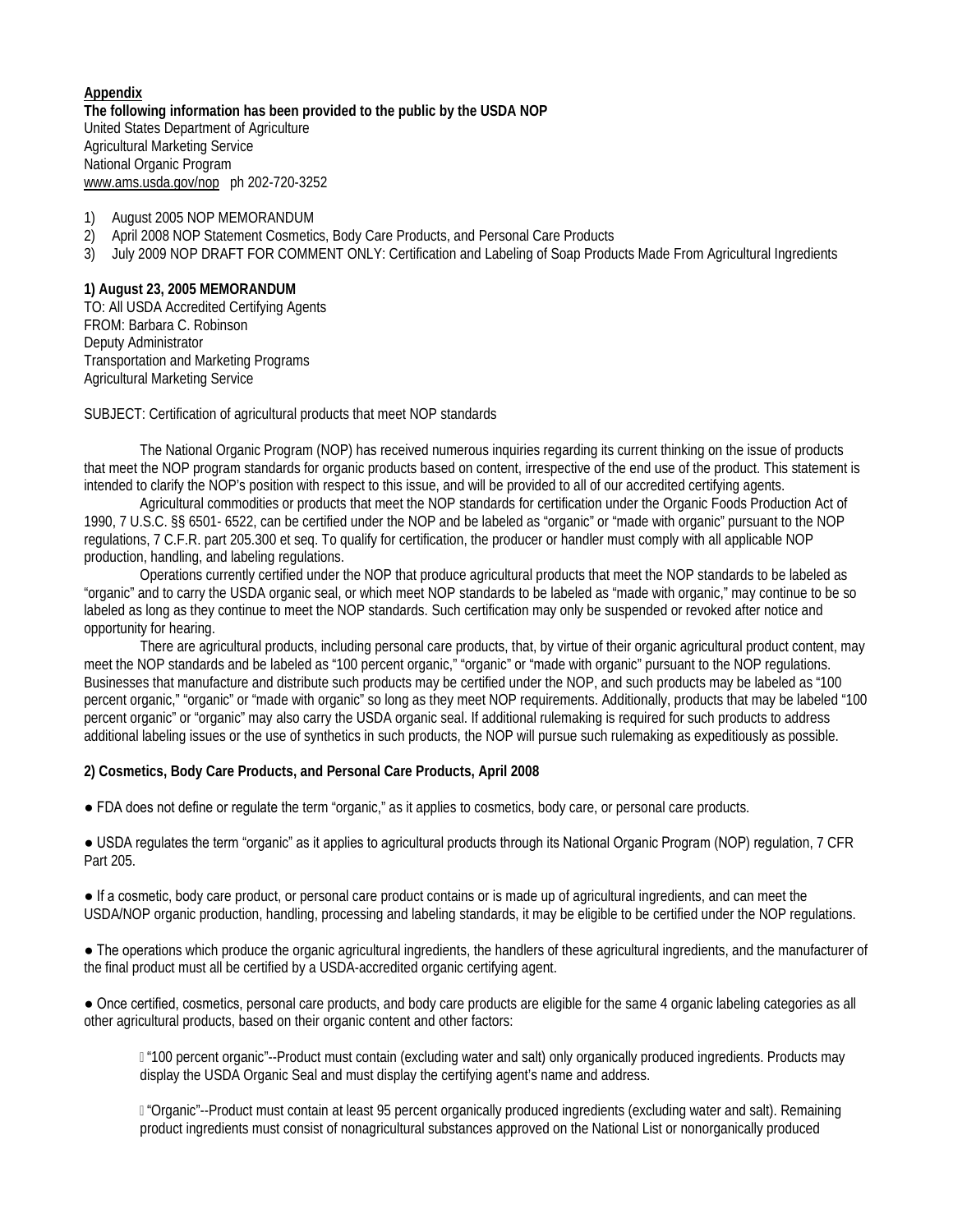agricultural products that are not commercially available in organic form, also on the National List. Products may display the USDA Organic Seal and must display the certifying agent's name and address.

 "Made with organic ingredients"-- Products contain at least 70 percent organic ingredients and product label can list up to three of the organic ingredients or "food" groups on the principal display panel. For example, body lotion made with at least 70 percent organic ingredients (excluding water and salt) and only organic herbs may be labeled either "body lotion made with organic lavender, rosemary, and chamomile," or "body lotion made with organic herbs." Products may not display the USDA Organic Seal and must display the certifying agent's name and address.

 Less than 70 percent organic ingredients--Products cannot use the term "organic" anywhere on the principal display panel. However, they may identify the specific ingredients that are USDA-certified as being organically produced on the ingredients statement on the information panel. Products may *not* display the USDA Organic Seal and may *not* display a certifying agent's name and address. (Water and salt are also excluded here.)

● Any cosmetic, body care product, or personal care product that does not meet the production, handling, processing, labeling, and certification standards described above, may not state, imply, or convey in any way that the product is USDA-certified organic or meets the USDA organic standards.

### **However:**

• USDA has no authority over the production and labeling of cosmetics, body care products, and personal care products that are not made up of agricultural ingredients, or do not make any claims to meeting USDA organic standards.

• Cosmetics, body care products, and personal care products may be certified to other, private standards and be marketed to those private standards in the United States. These standards might include foreign organic standards, eco-labels, earth friendly, etc. USDA's NOP does not regulate these labels at this time.

### **3) DRAFT FOR COMMENT ONLY: Certification and Labeling of Soap Products Made From Agricultural Ingredients**  United States Department of Agriculture 1400 Independence Avenue SW. NOP 5010 Agricultural Marketing Service Room 4004-South Building National Organic Program Washington, DC 20250 Distribution: Public, Approval: PENDING

# **Background**

The Organic Foods Production Act of 1990 (OFPA), 7 U.S.C. Section 6501, et. seq ., as amended, and implemented in 7 CFR Part 205, National Organic Program (NOP) Final Rule, regulates the production, handling, processing, and labeling of all raw or processed agricultural products to be sold, labeled, or represented as organic in the United States. In an August 23, 2005 policy statement issued by the NOP, the Program clarified that agricultural products may be certified and labeled in accordance with the Act and its implementing regulations regardless of end use. The statement allows for certain products, such as soaps, to be certified under the NOP, providing they comply with 7 CFR 205.

This document describes the interim procedures to be used by certified operations and certifying agents accredited by the U.S. Department of Agriculture (USDA) to certify and label soap products as "organic" or "made with organic [specified ingredients]", referred to throughout this document as "made with" products.

# **Discussion**

Soap is produced by a process called saponification, whereby oils are hydrolyzed by the addition of an alkali, yielding soap, glycerin, water and other byproducts. Glycerin is produced by this process and has been determined by the National Organic Standards Board (NOSB) to be a synthetic and appears on the National List of Allowed and Prohibited Substances as such. (Insecticidal soaps are permitted under 205.601 for crop production.)

The NOP has been asked to provide guidance on the labeling of soap that has been formulated and produced in accordance with the NOP regulations.

Some in the industry have expressed concern that allowing certification and labeling of soap as organic is a violation of OFPA. We disagree. The processing of agricultural products in accordance with NOP regulations often results in chemical or physical changes, many of which may involve the synthesis of new compounds. For example, the processes of baking bread or cooking meat create changes in the products that may involve the creation of new compounds. However, neither of these common products are viewed as synthetic under the regulations.

Our interest is to create a consistent, fair policy that can be applied uniformly in a variety of situations. Therefore, we base our analysis of the process on the NOP regulations. The NOP regulations describe the inputs and processing which take place in the formulation and